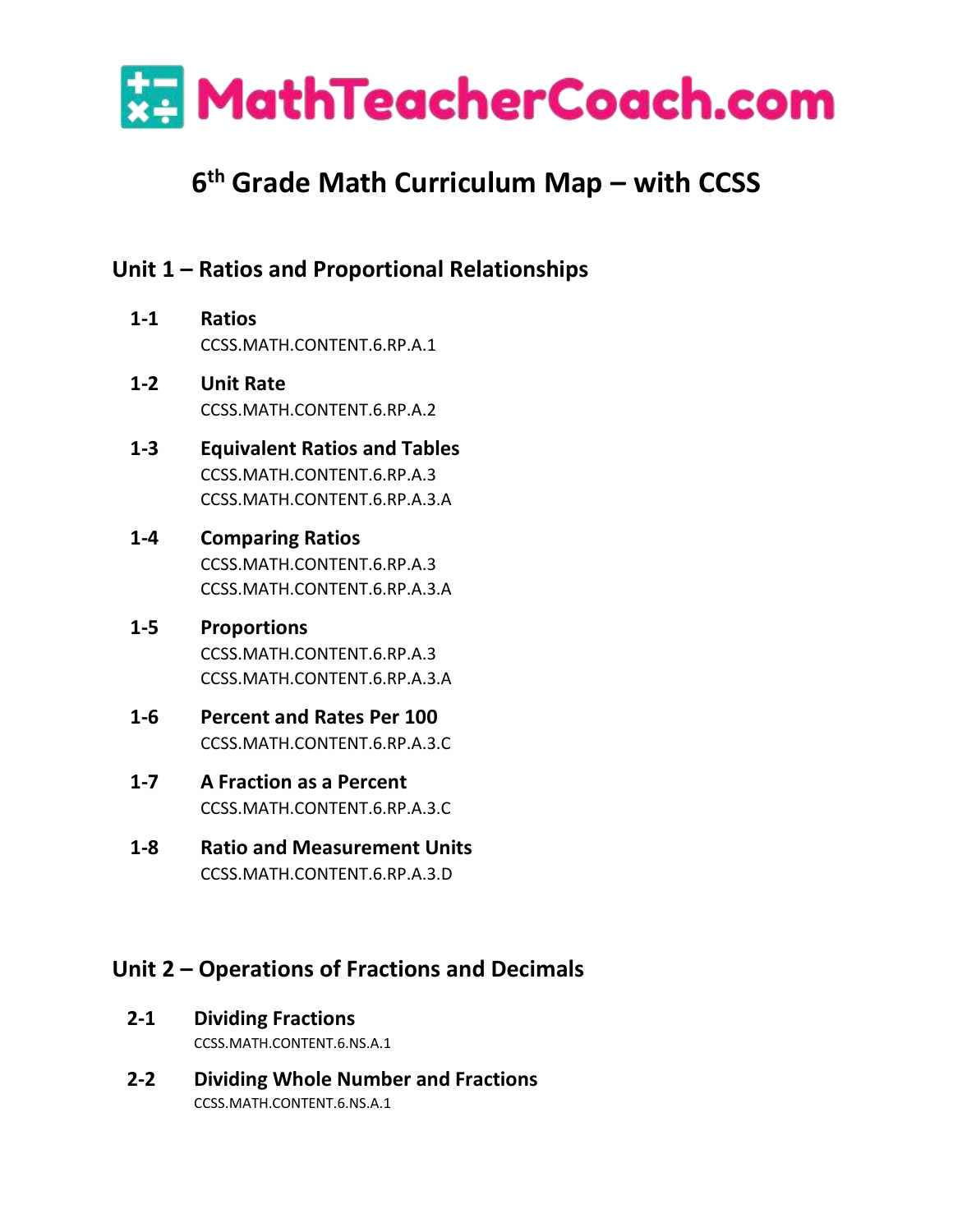

- **2-3 Dividing Mixed Numbers and Fractions** CCSS.MATH.CONTENT.6.NS.A.1
- **2-4 Dividing Multi-Digit Numbers** CCSS.MATH.CONTENT.6.NS.B.2
- **2-5 Add and Subtract Multi-Digit Decimals** CCSS.MATH.CONTENT.6.NS.B.3
- **2-6 Multiply and Divide Multi-Digit Decimals** CCSS.MATH.CONTENT.6.NS.B.3
- **2-7 Least Common Multiple and Greatest Common Factor** CCSS.MATH.CONTENT.6.NS.B.4
- **2-8 The Distributive Property and the Products of Decimals** CCSS.MATH.CONTENT.6.NS.B.4

### **Unit 3 – Rational Numbers**

- **3-1 Positive and Negative Numbers** [CCSS.MATH.CONTENT.6.NS.C.5](http://www.corestandards.org/Math/Content/6/NS/C/5/) [CCSS.MATH.CONTENT.6.NS.C.6.A](http://www.corestandards.org/Math/Content/6/NS/C/6/a/)
- **3-2 Operations on Positive and Negative Numbers** [CCSS.MATH.CONTENT.6.NS.C.5](http://www.corestandards.org/Math/Content/6/NS/C/5/) [CCSS.MATH.CONTENT.6.NS.C.6.A](http://www.corestandards.org/Math/Content/6/NS/C/6/a/)

#### **3-3 Rational Numbers**

[CCSS.MATH.CONTENT.6.NS.C.7](http://www.corestandards.org/Math/Content/6/NS/C/7/) [CCSS.MATH.CONTENT.6.NS.C.7.](http://www.corestandards.org/Math/Content/6/NS/C/7/)A

- **3-4 Writing and Interpreting Inequalities in Rational Numbers** [CCSS.MATH.CONTENT.6.NS.C.7.](http://www.corestandards.org/Math/Content/6/NS/C/7/)A [CCSS.MATH.CONTENT.6.NS.C.7.](http://www.corestandards.org/Math/Content/6/NS/C/7/)B
- **3-5 Absolute Value of Rational Numbers** [CCSS.MATH.CONTENT.6.NS.C.7.](http://www.corestandards.org/Math/Content/6/NS/C/7/)D
- **3-6 Rational Numbers and the Coordinate Plane** [CCSS.MATH.CONTENT.6.NS.C.8](http://www.corestandards.org/Math/Content/6/NS/C/7/)
- **3-7 Symmetry in the Coordinate Plane** [CCSS.MATH.CONTENT.6.NS.C.6.B](http://www.corestandards.org/Math/Content/6/NS/C/6/b/)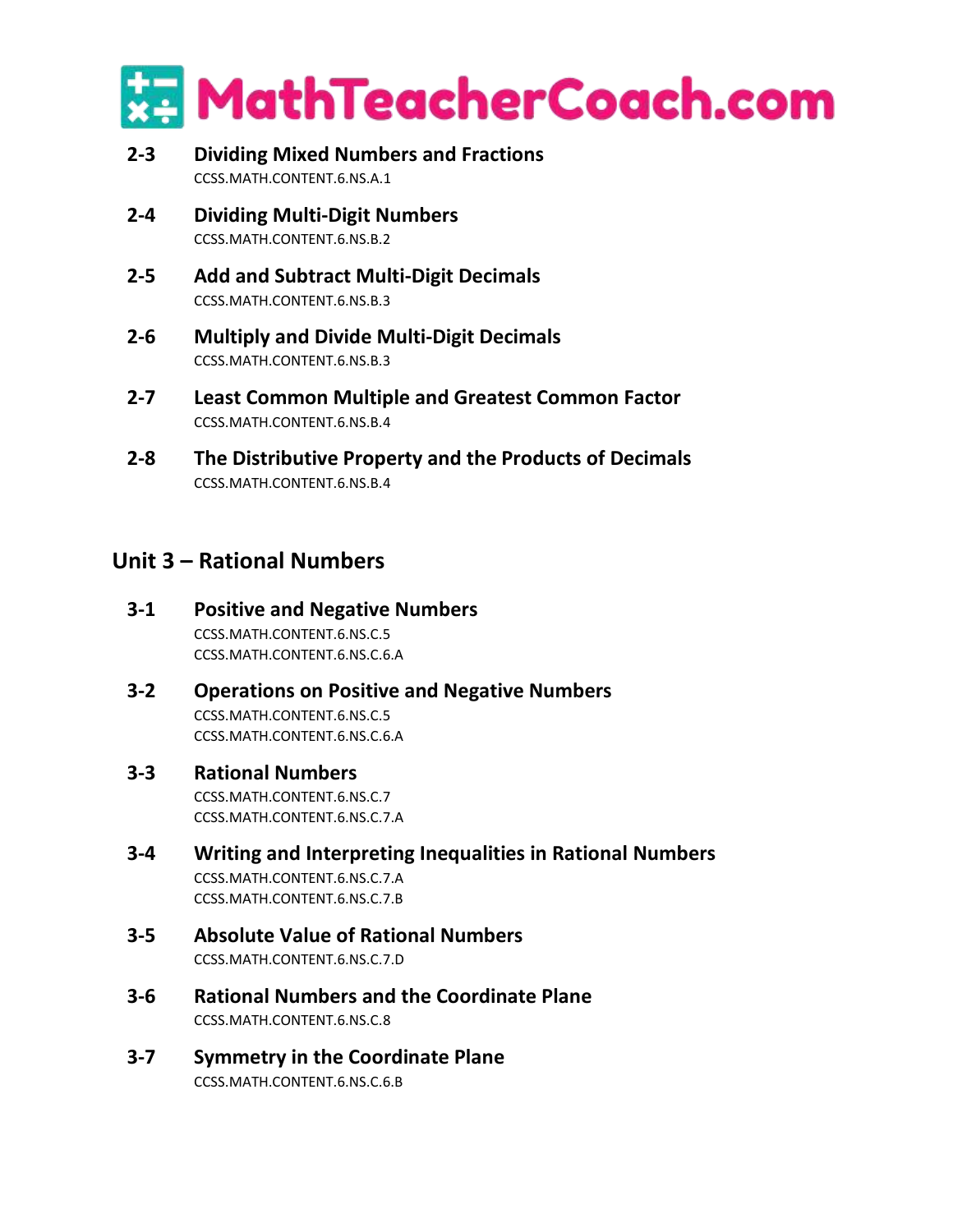

#### **3-8 Distance on the Coordinate Plane** [CCSS.MATH.CONTENT.6.NS.C.6.B](http://www.corestandards.org/Math/Content/6/NS/C/6/b/)

## **Unit 4 – Expressions and Equations**

- **4-1 The Relationship of Operations** [CCSS.MATH.CONTENT.6.EE.A.3](http://www.corestandards.org/Math/Content/6/EE/A/3/) [CCSS.MATH.CONTENT.6.EE.A.4](http://www.corestandards.org/Math/Content/6/EE/A/4/)
- **4-2 Exponents** [CCSS.MATH.CONTENT.6.EE.A.4](http://www.corestandards.org/Math/Content/6/EE/A/4/)
- **4-3 The Order of Operations** CCSS.MATH.CONTENT.6.EE.A.2.C
- **4-4 Substitute Letters and Numbers** [CCSS.MATH.CONTENT.6.EE.A.2.C](http://www.corestandards.org/Math/Content/6/EE/A/2/c/) [CCSS.MATH.CONTENT.6.EE.A.4](http://www.corestandards.org/Math/Content/6/EE/A/4/)
- **4-5 Expanded and Standard Form of Multiplication Expressions** CCSS.MATH.CONTENT.6.EE.A.2.A CCSS.MATH.CONTENT.6.EE.A.2.B
- **4-6 Equivalent Expressions** [CCSS.MATH.CONTENT.6.EE.A.3](http://www.corestandards.org/Math/Content/6/EE/A/3/) [CCSS.MATH.CONTENT.6.EE.A.4](http://www.corestandards.org/Math/Content/6/EE/A/4/) [CCSS.MATH.CONTENT.6.EE.A.2.C](http://www.corestandards.org/Math/Content/6/EE/A/2/c/)
- **4-7 Writing and Evaluating Expressions** CCSS.MATH.CONTENT.6.EE.A.2.A CCSS.MATH.CONTENT.6.EE.A.2.C CCSS.MATH.CONTENT.6.EE.B.6
- **4-8 Solutions of Equations** CCSS.MATH.CONTENT.6.EE.B.5 CCSS.MATH.CONTENT.6.EE.B.6

#### **4-9 Solving One-Step Equations** CCSS.MATH.CONTENT.6.EE.B.5 CCSS.MATH.CONTENT.6.EE.B.6 CCSS.MATH.CONTENT.6.EE.B.7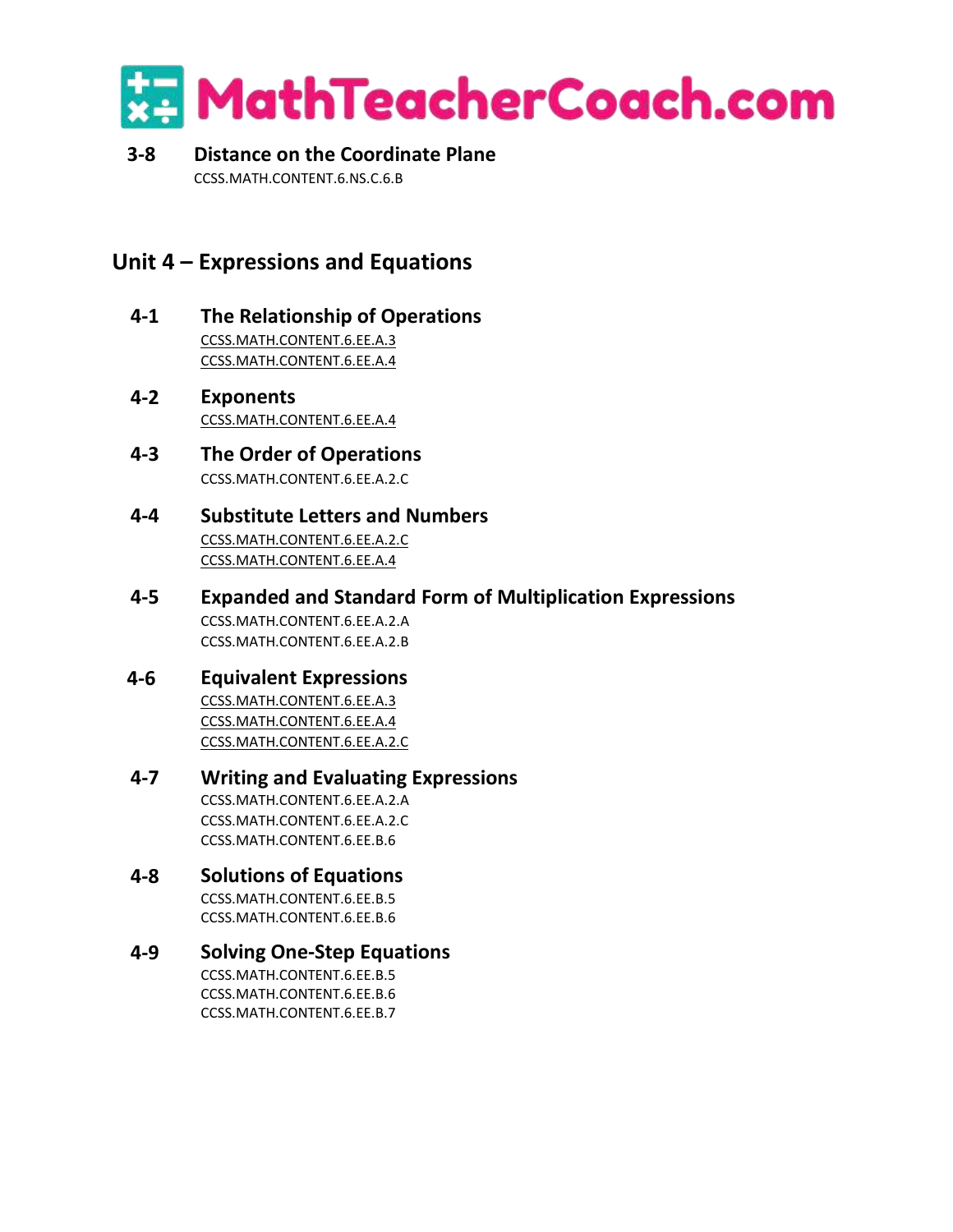

**4-10 Solving Two-Step and Multi-Step Equations** CCSS.MATH.CONTENT.6.EE.B.5 CCSS.MATH.CONTENT.6.EE.B.6 CCSS.MATH.CONTENT.6.EE.B.7

## **Unit 5 – Inequalities**

#### **5-1 Inequalities**

CCSS.MATH.CONTENT.6.EE.B.5 CCSS.MATH.CONTENT.6.NS.C.7.A [CCSS.MATH.CONTENT.6.NS.C.7.B](http://www.corestandards.org/Math/Content/6/NS/C/7/b/)

#### **5-2 Solving One-Variable Inequalities** CCSS.MATH.CONTENT.6.EE.B.5 CCSS.MATH.CONTENT.6.EE.B.6 CCSS.MATH.CONTENT.6.EE.B.8

- **5-3 Solutions of Inequalities** CCSS.MATH.CONTENT.6.EE.B.5 CCSS.MATH.CONTENT.6.EE.B.8
- **5-4 Solutions of Inequalities on a Number Line** CCSS.MATH.CONTENT.6.EE.B.8
- **5-5 Applications of Inequalities** CCSS.MATH.CONTENT.6.EE.B.8

### **Unit 6 – Geometry**

- **6-1 Area of Special Quadrilaterals** [CCSS.MATH.CONTENT.6.G.A.1](http://www.corestandards.org/Math/Content/6/G/A/1/)
- **6-2 Area of Right Triangles** [CCSS.MATH.CONTENT.6.G.A.1](http://www.corestandards.org/Math/Content/6/G/A/1/)
- **6-3 The Area of All Triangles** [CCSS.MATH.CONTENT.6.G.A.1](http://www.corestandards.org/Math/Content/6/G/A/1/)
- **6-4 The Area of Polygons Through Composition and Decomposition** [CCSS.MATH.CONTENT.6.G.A.1](http://www.corestandards.org/Math/Content/6/G/A/1/)
- **6-5 Volume of Right Rectangular Prisms** [CCSS.MATH.CONTENT.6.G.A.2](http://www.corestandards.org/Math/Content/6/G/A/1/)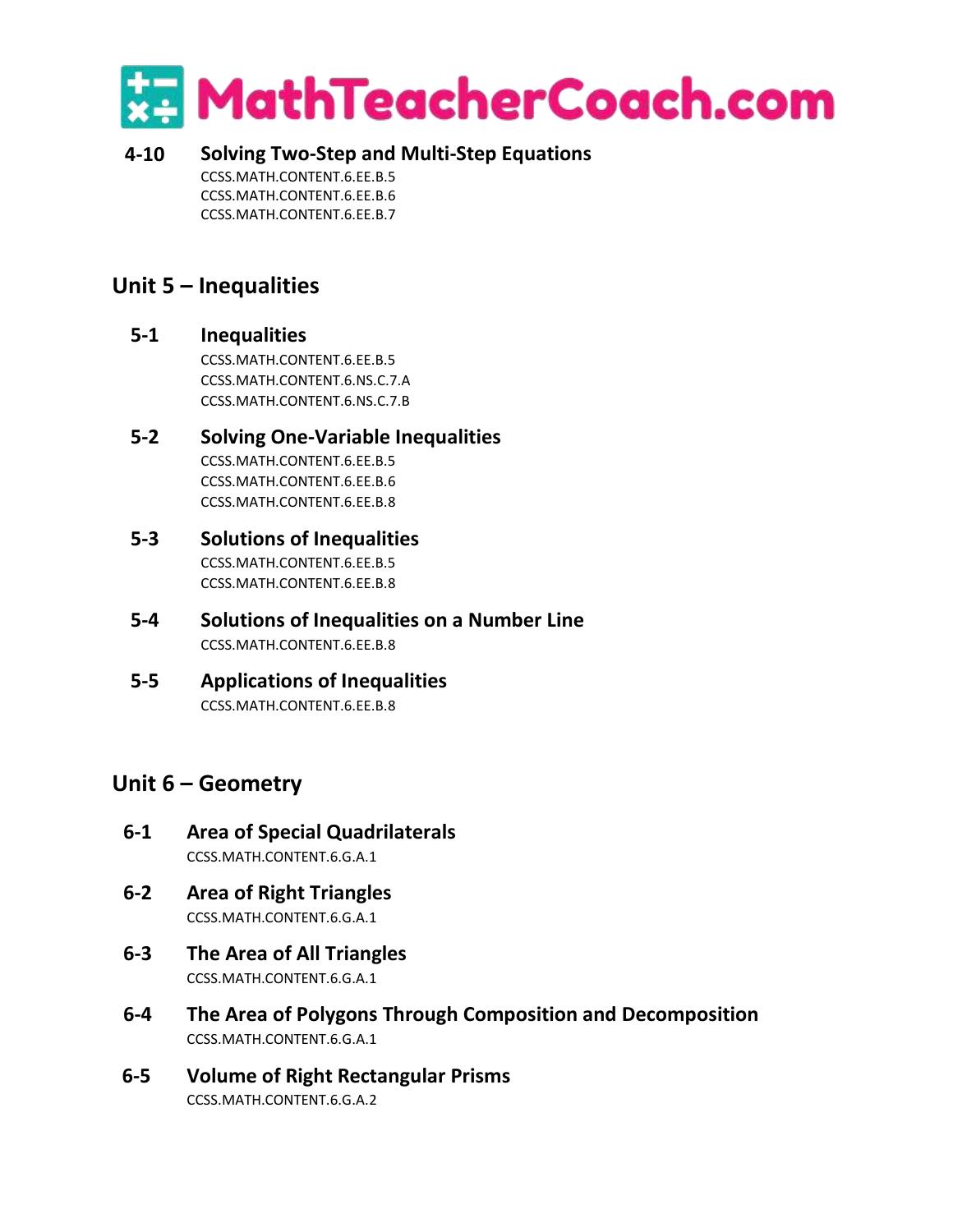

- **6-6 Polygons on the Coordinate Plane** [CCSS.MATH.CONTENT.6.G.A.3](http://www.corestandards.org/Math/Content/6/G/A/1/)
- **6-7 Perimeter and Area of Polygons on the Coordinate Plane** [CCSS.MATH.CONTENT.6.G.A.3](http://www.corestandards.org/Math/Content/6/G/A/1/)
- **6-8 Nets and Surface Area** [CCSS.MATH.CONTENT.6.G.A.4](http://www.corestandards.org/Math/Content/6/G/A/1/)

## **Unit 7– Data Displays**

- **7-1 Statistical Questions** CCSS.MATH.CONTENT.6.SP.A.1
- **7-2 Data Distribution and Dot Plots** CCSS.MATH.CONTENT.6.SP.B.4
- **7-3 Data Distribution and Histograms** CCSS.MATH.CONTENT.6.SP.B.4
- **7-4 The Mean and Mean Absolute Deviation** [CCSS.MATH.CONTENT.6.SP.A.2](http://www.corestandards.org/Math/Content/6/SP/A/2/) [CCSS.MATH.CONTENT.6.SP.A.3](http://www.corestandards.org/Math/Content/6/SP/A/2/) [CCSS.MATH.CONTENT.6.SP.B.5.C](http://www.corestandards.org/Math/Content/6/SP/B/5/c/)

#### **7-5 The Median, Range, and Interquartile Range** [CCSS.MATH.CONTENT.6.SP.B.5](http://www.corestandards.org/Math/Content/6/SP/B/5/) [CCSS.MATH.CONTENT.6.SP.B.5.](http://www.corestandards.org/Math/Content/6/SP/B/5/)A [CCSS.MATH.CONTENT.6.SP.B.5.](http://www.corestandards.org/Math/Content/6/SP/B/5/)B [CCSS.MATH.CONTENT.6.SP.B.5.](http://www.corestandards.org/Math/Content/6/SP/B/5/)C

[CCSS.MATH.CONTENT.6.SP.B.5.](http://www.corestandards.org/Math/Content/6/SP/B/5/)D

### **7-6 Understanding Box Plots**

CCSS.MATH.CONTENT.6.SP.B.4 [CCSS.MATH.CONTENT.6.SP.B.5](http://www.corestandards.org/Math/Content/6/SP/B/5/) [CCSS.MATH.CONTENT.6.SP.B.5.](http://www.corestandards.org/Math/Content/6/SP/B/5/)A [CCSS.MATH.CONTENT.6.SP.B.5.](http://www.corestandards.org/Math/Content/6/SP/B/5/)B [CCSS.MATH.CONTENT.6.SP.B.5.](http://www.corestandards.org/Math/Content/6/SP/B/5/)C [CCSS.MATH.CONTENT.6.SP.B.5.](http://www.corestandards.org/Math/Content/6/SP/B/5/)D